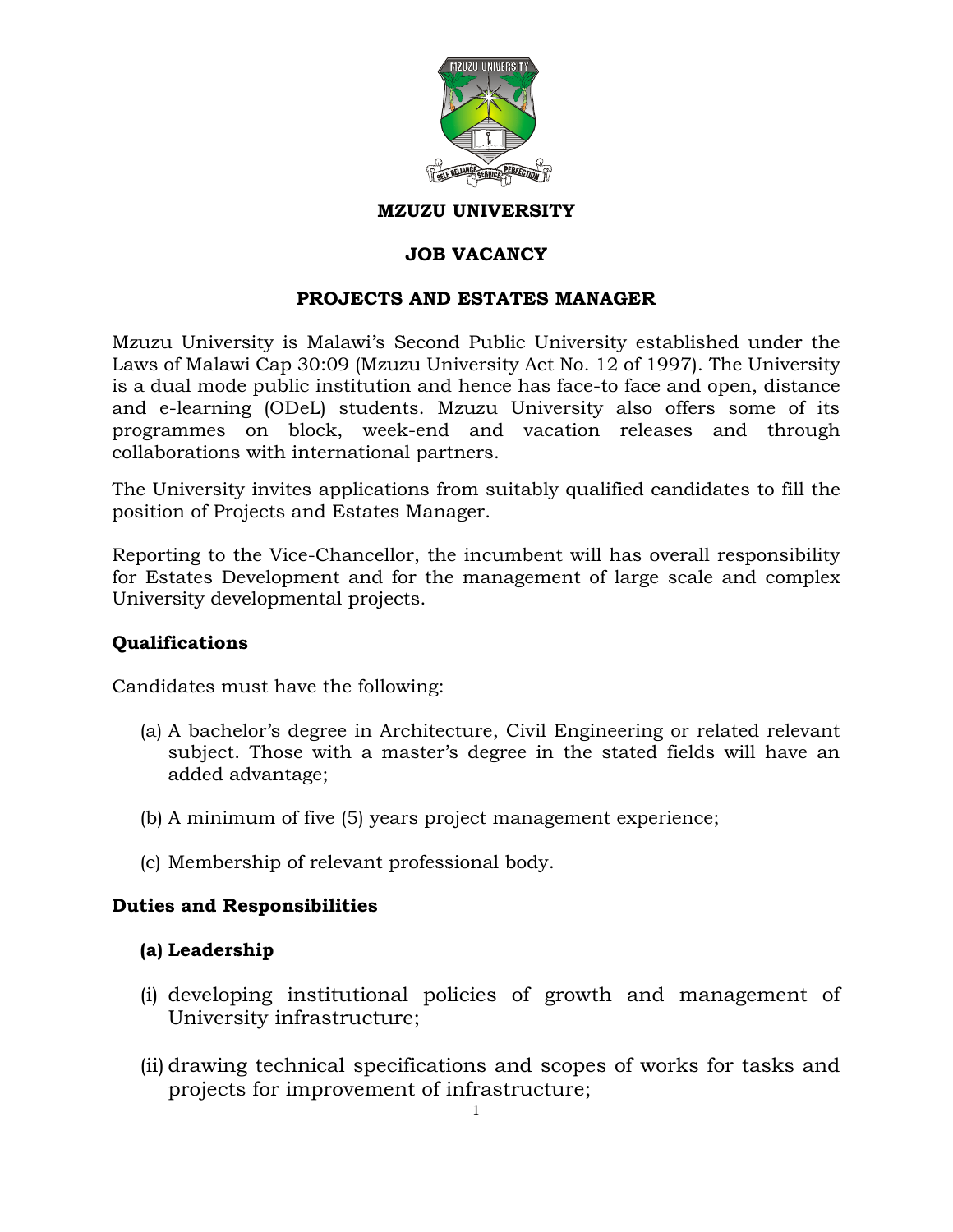- (iii) supervising project implementation, including conducting site meetings;
- (iv) preparing master plans of development based on Mzuzu University's vision and mission;
- (v) preparing and providing support for project proposals;
- (vi) liaising with development and financing partners on matters relating to civil works and University development;
- (vii)designing, overseeing and supervising construction, renovation and maintenance plans and works, and certification of projects and contracts;
- (viii)assisting in preparation of bidding/tendering documents and in bid evaluation and advise on all technical issues;
- (ix) managing contracts in consultation with the Procurement Office;
- (x) recommending measures to ensure University facilities are conducive to health and wellbeing of staff and students;
- (xi) developing maintenance schedules for University buildings, physical assets and infrastructure;
- (xii) closely monitoring the cleaning of premises, pest control and fire safety systems and other services provided by external contractors
- (xiii)leading in conducting of feasibility studies for new projects;
- (xiv)ensuring quality control of infrastructure development, rehabilitation and maintenance works;
- (xv) assessing and certifying completed works; and
- (xvi)preparing evaluation reports for projects for submission to relevant stakeholders.

## **(b) Networks**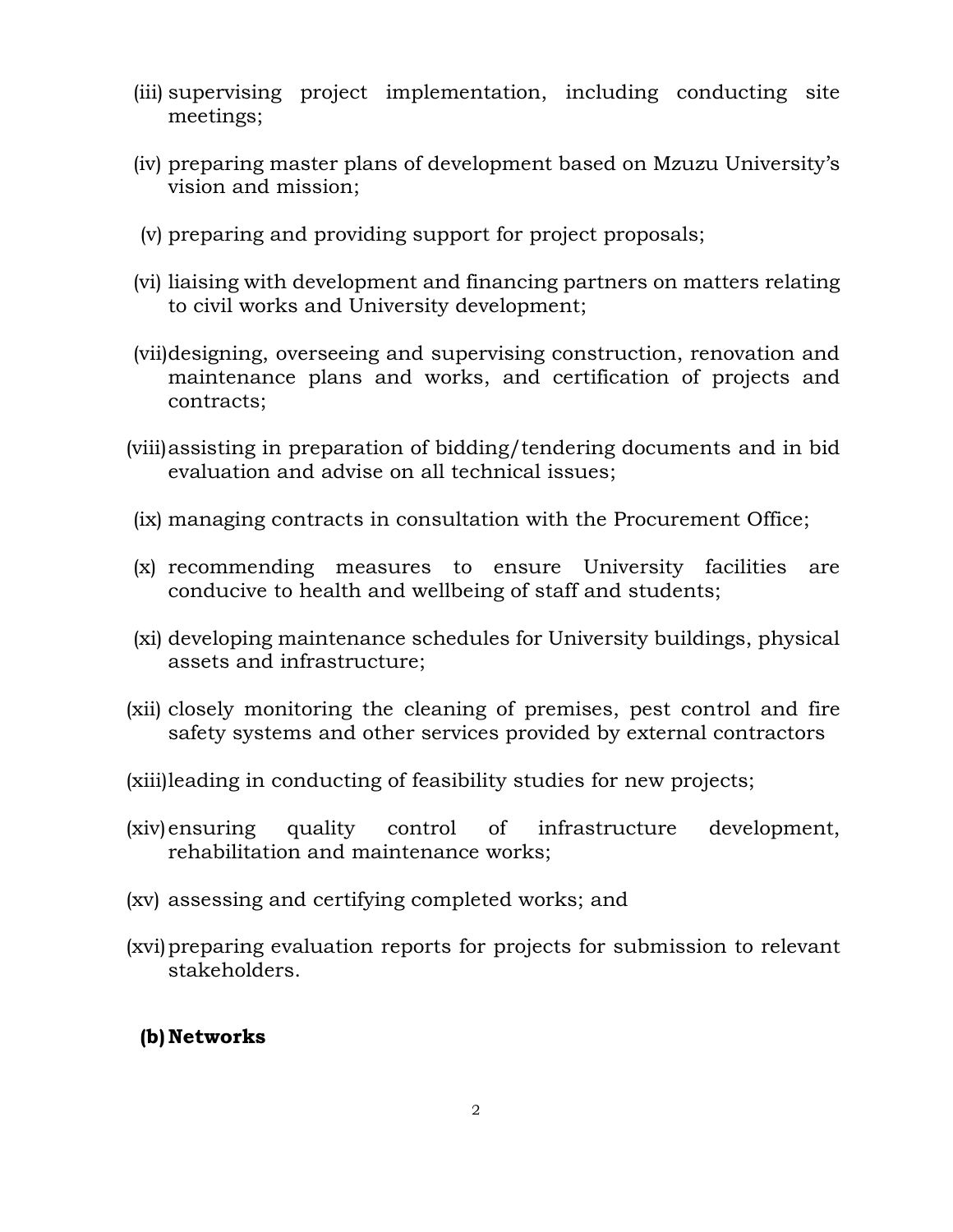(xvii) representing the University on estates development and related issues as required.

## **(c) Teamwork**

(xviii) serving as Secretary for the Development Committee;

- (xix)supervising, coaching, and developing staff to meet agreed objectives and deliver best-practice results, added value, and continuous improvements;
- (xx) ensuring fulfillment of performance levels as provided in the Customer Service Charter; and

(xxi)any other reasonable duties as assigned by Management.

## **Desired Attributes and Competencies**

- (i) Understanding of national policies and regulations governing construction and land management;
- (ii) Ability to fully appreciated the academic principles underlying the University's Estates Development and other large scale and complex developmental projects;
- (iii)Excellent project management skills and experience;
- (iv)Managing large scale infrastructure projects;
- (v) Demonstrated ability to conceptualize, plan and implement strategic developments within the context of broad strategic objectives and plans
- (vi)Experience with budget management;
- (vii) Being proactive and able to meet strict deadlines;
- (viii) High level consultation and negotiation skills;
- (ix) Strong ICT and familiar with project related softwares;
- (x) Excellent interpersonal and communication skills, with the demonstrated capacity to effectively work cooperatively and in partnership with diverse groups, and to sensitively balance the requirements of each of these groups; and
- (xi) Ability to mobilize resources.